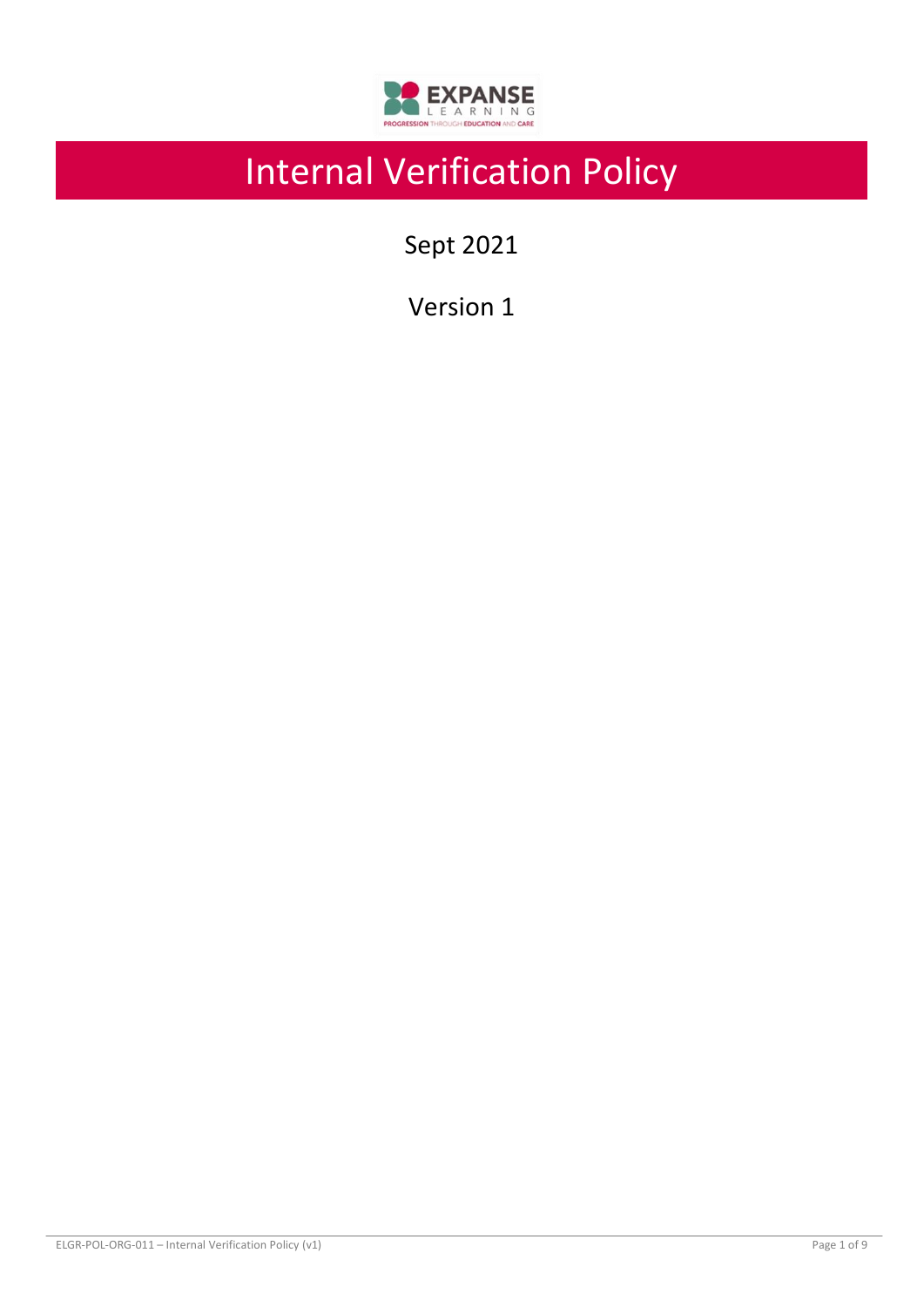## **1. Scope**

This policy applies to all staff at Expanse Learning, (Hereafter referred to as the college), students and prospective students.

# **2. Aim**

This policy aims to ensure internal verification of internally assessed units in the following way:

- Has an accredited Lead Internal Verifier in each programme area.
- o Have assessment assignments and assessment methodologies that are fit for purpose.
- o Ensures assessment is accurate, consistent, current, timely, valid, authentic and relevant to Pearson standards.
- o Internal verification is valid, reliable and covers all assessors and programme activity.
- o The internal verification procedure is open, fair, and free from bias.
- o There is accurate and detailed recording of internal verification decisions.
- o Judge student evidence against the assignment criteria.
- o Utilise consistent assessment and grading across the programme.
- o Ensures the assessment of all Pearson programmes delivered by a centre.
- o Be part of an audit trail of student achievement records.
- o Provide feedback to inform centre quality improvement.

# **3. Purpose**

In order to do this, the Centre will ensure that:

- $\circ$  When required by the qualification, a Lead Internal Verifier is appropriately appointed for each subject area, is registered with Pearson and has undergone the necessary standardisation processes.
- o Each Lead Internal Verifier oversees effective Internal Verification systems in their subject area.
- $\circ$  Staff are briefed and trained in the requirements for current Internal Verification procedures.
- o Effective internal verification roles are defined, maintained and supported.
- o Internal verification is promoted as a developmental process between staff.
- o Standardised internal verification documentation is provided and used.
- o All centre assessment instruments are verified as fit for purpose.
- o An annual internal verification schedule, linked to assessment plans, is in place.
- o An appropriately structured sample of assessment from all programmes, units, sites and Assessors is Internally Verified, to ensure centre programmes conform to national standards.
- $\circ$  Internal verification is a necessary part of the Pearson programme and is intended to be a supportive process.
- o Secure records of all internal verification activity are maintained.
- o The outcome of internal verification is used to enhance future assessment practice.

This policy covers all Pearson qualifications from Entry level to level 7. This includes PEARSONs accredited on the Qualifications Credit Framework (QCF), including specialist qualifications, from 2010 and Pearson for all students.

Internal verification can be undertaken in a number of ways, but it should be recognised and supported consistently across the Centre, for example:

- o A recognised team of Internal Verifiers, who meet regularly to ensure standardisation of procedures.
- o Internal verification processes are agreed and published so that they are clearly understood by all members of the delivery team.
- o Pearson Internal Verification Forms are standardised across the Centre.
- o Internal verification schedules are drawn up to ensure timely implementation of the process.
- o All Assessors are involved in the internal verification role.
- o Standardisation meetings are seen as pivotal staff development.
- o The time required to carry out internal verification is acknowledged.
- o The Internal Verification process to be monitored by the Lead Internal Verifier, PEARSON programme leads and the Quality Nominee.

The Internal Verification policy will promote rigorous commitment to quality improvement.

## **4. Policy Statements**

## **Standardisation:**

o When a unit or assignment is delivered and assessed by more than one person, standardisation should be implemented before any formal assessment and internal verification has taken place.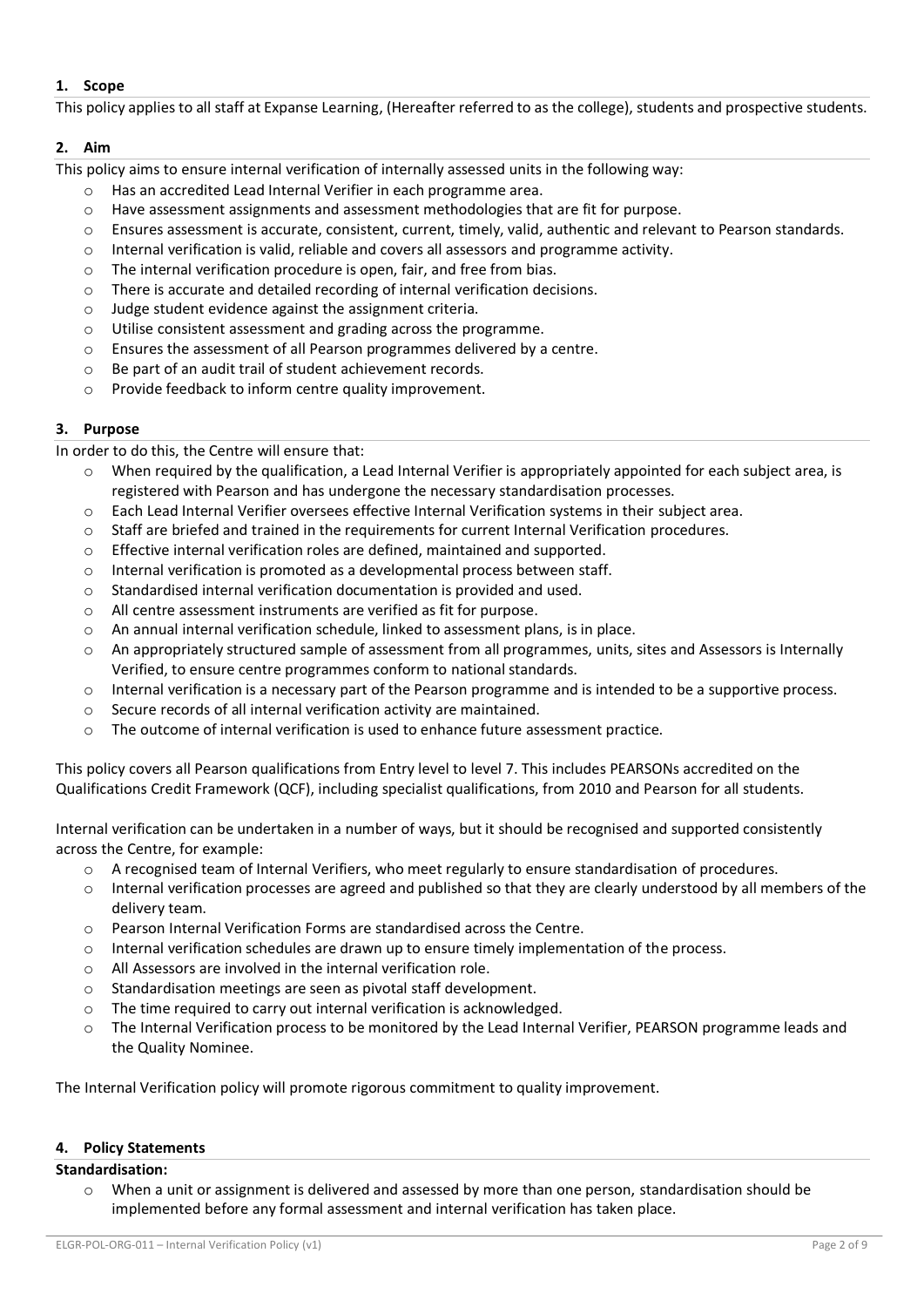- $\circ$  The standardisation process is to agree the standard by discussing and mutually assessing a sample of the student's work to reach a consensus. This should be done with reference to the assessment criteria and assessment guidance provided by Pearson in the qualification specification.
- o Once agreement has been reached, the Assessors can then individually assess the work of their appointed students, after which internal verification will take place.
- Standardisation can also be used as a staff development tool. Standardisation material for each PEARSON subject area is published by Pearson. Each Internal Verifier can access the information via Pearson OCSA.

## **Internal Verification:**

 $\circ$  A quality assurance process which assures the assessment against the Pearson unit grading criteria and those assignments are fit for purpose.

### **Standards Verification**

o This is an external verification process used to check centre assignments and assessment against Pearson standards, and internal verification processes.

#### **Retaining Documents**

- o Internal verification documentation, along with the assessment tracking documents should be stored for a minimum of three years after certification.
- o Student's work must be retained for 12 weeks after certification.

#### **Internal Verification of Assignment Briefs and resources needed:**

- o The unit specification.
- o The assignment briefs
- o Internal verification of the assignment brief form.

#### **The internal verifier should check that the assignment brief:**

- o Has accurate unit and programme details.
- o Has clear deadlines for assessment.
- $\circ$  Shows all relevant assessment criteria for the unit(s) covered in the assignment.
- o Indicates relevant assessment criteria targeted against each task.
- o Clearly states what evidence the student needs to provide.
- o Is likely to generate evidence which is appropriate and sufficient.
- o Is set at the appropriate level.
- o Has a time period of appropriate duration.
- o Uses suitable vocational language.
- o Has a clear presentation format.
- o Re-use of assignment briefs from previous academic years should be checked to ensure dates and deadlines have been updated and that the assignment is
- o appropriate to the new groups of students.
- $\circ$  Assignment briefs should be reviewed regularly to ensure they are fit for purpose and to make improvements based on experience of delivering and assessing them.
- o All Pearson authorised assignment briefs (AAB) should be internally verified to check that dates and deadlines are appropriate, by use of the Pearson Internal Verification Form.

#### **Giving Feedback to the Assessor**

Internal verifiers should use the feedback section on the form to provide advice and guidance to the Assessor. If an action is identified by the Internal Verifier, the Assessor should complete this and return it to the Internal Verifier for authorisation prior to the assignment being used to students. Internal verifiers should provide feedback that makes any actions clear, using SMART principles – Specific, Measurable, Agreed upon, Realistic, Time-based. Good practice should be commented on.

#### **Timing**

Assignment briefs are expected to be internally verified, with any issues addressed, before being distributed to students.

#### **Assignments from other sources**

There may be occasions where assignments may be used which have come either from published material or from other centres. These assignments still need to be internally verified to ensure that they match the specification that is being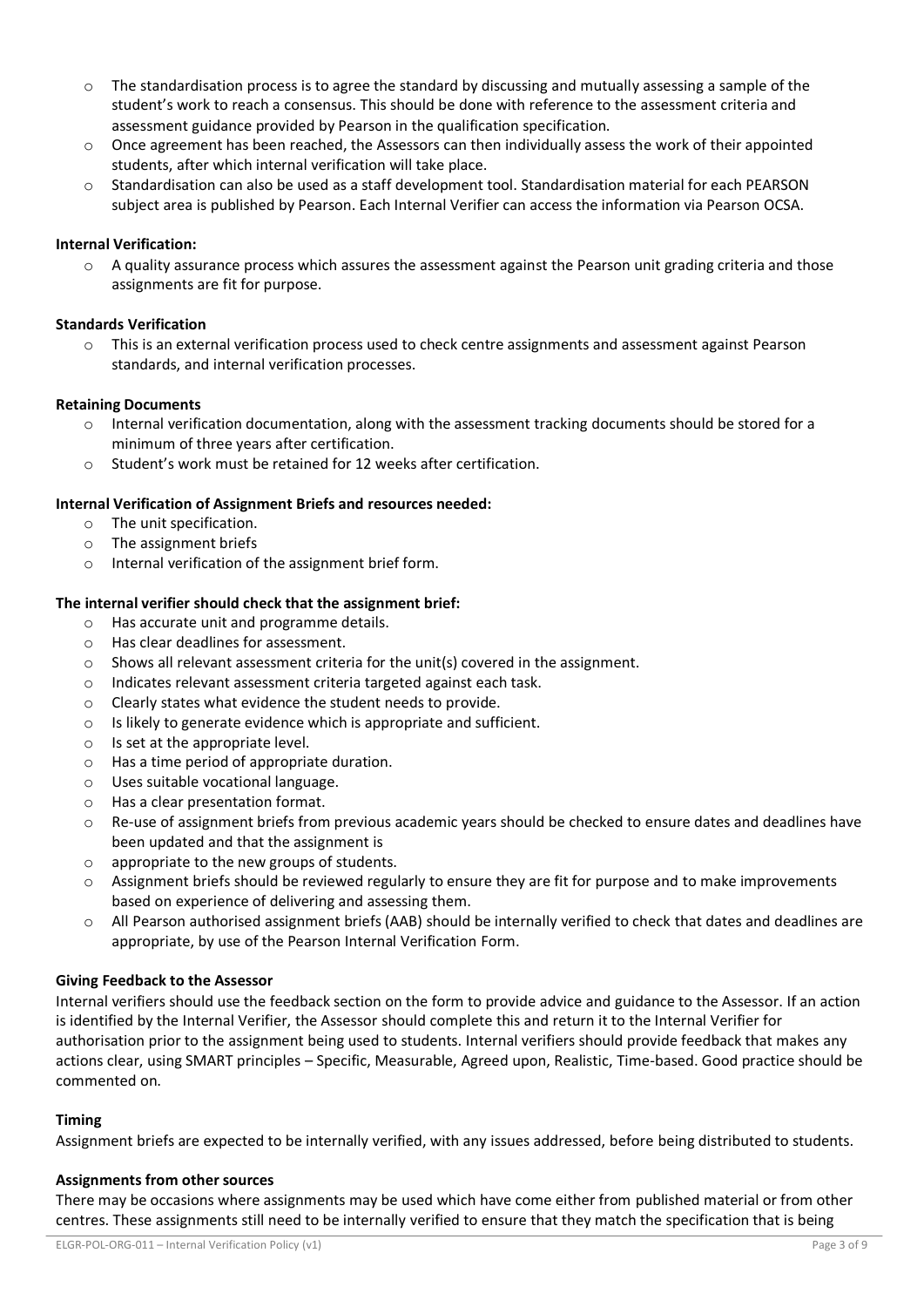used for registering students, on that the assignments are appropriate for the students and that there are resources to deliver them. The unit content is used to devise and plan the programme of learning needed for the learning outcomes to be successfully achieved.

## **Internal Verification of Assessment Decisions and resources needed:**

- o The unit specification.
- o The assignment brief.
- o Assessed the student's work and accompanying assessment record.
- o Internal Verification of Assessment Decisions Form.

## **The Internal Verification sample**

During the course of the Pearson programme, sampling from assessors should cover the following as a minimum:

- o Every assessor.
- o Every unit.
- o Work from every assignment.
- o Every assessment site (for multi-site centres).

There is not a requirement that all students must have been internally verified during the lifetime of the programme. If following a review of the sample, there are any assessment concerns, the sample can be re-selected. For example, if the group has been awarded high grades, the number of students to be sampled for this grade can be increased. A wellconstructed sample should consider:

- The full range of assessment decisions made: pass, merit, distinction criteria, and not yet achieved, should all be included in the sample if possible.
- $\circ$  The experience of the Assessor: new or inexperienced assessors should have more work internally verified than an experienced assessor.\New Pearson programmes: when a unit or programme is first introduced, the sample should be increased.
- o The size of the group of students.
- o Known issues with internal verification: these may have been identified previously.

## **The Internal Verification plan**

All Pearson programmes must have an internal verification plan at the start of the course/unit to identify an appropriate sample size. This will be based on risk factors such as:

- o SV feedback about the unit or assessor in previous years.
- o Assessor experience.
- o Whether the unit has been delivered before.
- o Any significant changes to the delivery of the unit.

## **Lead Internal Verifiers should be aware of any issues relating to sample selection, such as:**

- Grades awarded by assessors.
- Student feedback.
- Staff issues such as absence or role changes.
- Feedback obtained at Quality Management Review or other Pearson training events.
- Other stakeholder feedback such as Ofsted, parents, colleagues at other centres.

## **The Internal Verification of Assessment Decisions Process**

The Internal Verifier reviews the Assessors' judgment against the learning aim, unit content, assessment criteria and assessment guidance as published in the qualification specification.

## **Internal verifiers should check:**

- o The student's work against the assessment criteria and judge whether it has been assessed accurately.
- o The assessment criteria. This represents the national standard and all PEARSON students are measured against it.
- Coverage of the unit content in conjunction with the assessment guidance to ensure the Assessor has taken this into account. It is not a requirement of the unit specification that all of the content is assessed. However, the indicative content will need to be covered in a programme of learning in order for students to be able to meet the standard determined in the assessment and grading criteria
- The feedback from assessor to student is accurate and linked to the assessment criteria.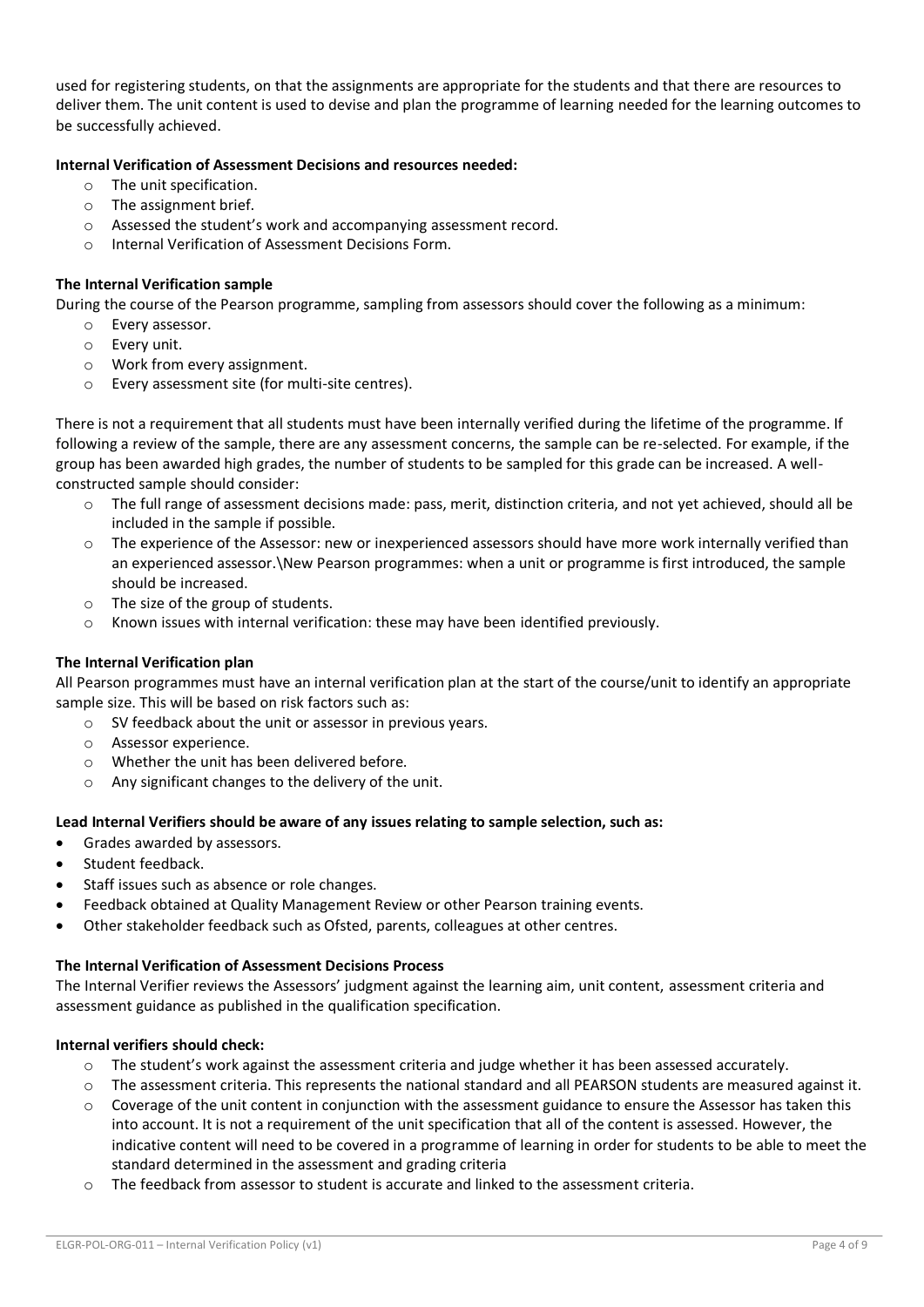#### **Timing:**

- o For internal verification of assessment decisions to take place, the student's work must have been formally assessed.
- o Internal verification must take place before students receive confirmation of their achievement and feedback.
- $\circ$  If any inaccuracies are identified by the internal verifier, these can be corrected by the Assessor before results are made known to the students.
- o When issues are identified by the internal verifier, if appropriate these should be applied across the group.

### Internally verifying resubmissions:

- $\circ$  If a request for a resubmission is made and providing there have been no issues with the Assessor's decisions at the first submission stage, then the resubmission does not need to be internally verified.
- o Completing best practice internal verification at the first submission stage should avoid issues around resubmission.

#### **5. Responsibilities:**

#### **Student:**

- o Should be informed of all aspects of assessment, progress monitoring and student induction.
- $\circ$  Will agree to complete and submit work that is their own and confirms authenticity of own work.
- o Receives assessment decisions from their Assessor.
- o Students will agree to meet deadlines set by their assessors.
- $\circ$  Are made aware of Pearson standards, assessment deadlines, and the need for authenticating work and student submissions and appeals.

#### **Programme Team:**

- $\circ$  Is responsible for managing the Pearson programme delivery and assessment of the students to ensure coverage of all units and grading criteria and identifies staff development requirements.
- o Creates the assessment plan and agrees to deliver the programme to the plan ensuring timescales are met.
- o Plans assessment activities and timescales.
- o Agrees entry requirements for the programme.
- o Develops external links with employers and other sources of other relevant vocational input.
- o Selects units relevant to students' needs and the local context.
- o Considers resources to effectively deliver the Pearson programme.
- o Develops Pearson programme handbooks and updates all relevant documentation both electronic and paper based as required.
- o Adheres to the process of internal verification.

#### **Assessor:**

- $\circ$  Is responsible for assessing the student's work according to the assessment plan and against national standards.
- o Provides feedback to students, ensures authenticity of the student's work and records and tracks achievement.
- o Completes standardisation training.
- o Delivers programme content using effective approaches, by designing, adapting and using assessment instruments.
- o Provides assessment decisions and tracks student achievement maintaining accurate assessment records both paper-based and electronic.
- $\circ$  Plans next steps with the student
- o Oversees any authorised resubmissions
- o Completes any actions identified by the Internal Verifier.
- o Checks the quality of assessment to ensure that it is consistent, valid, fair and reliable.
- o Confirms assessment decisions meet national standards.
- $\circ$  Carries out internal verification of assessors and their units according to the internal verification plan and provides feedback to assessors including any action required.
- o Arranges standardisation meetings across teams.
- o Ensures own assessment decisions are sampled if assessing on a Pearson programme.

#### **Lead Internal Verifier:**

o Is responsible for overseeing quality standards in Pearson programmes.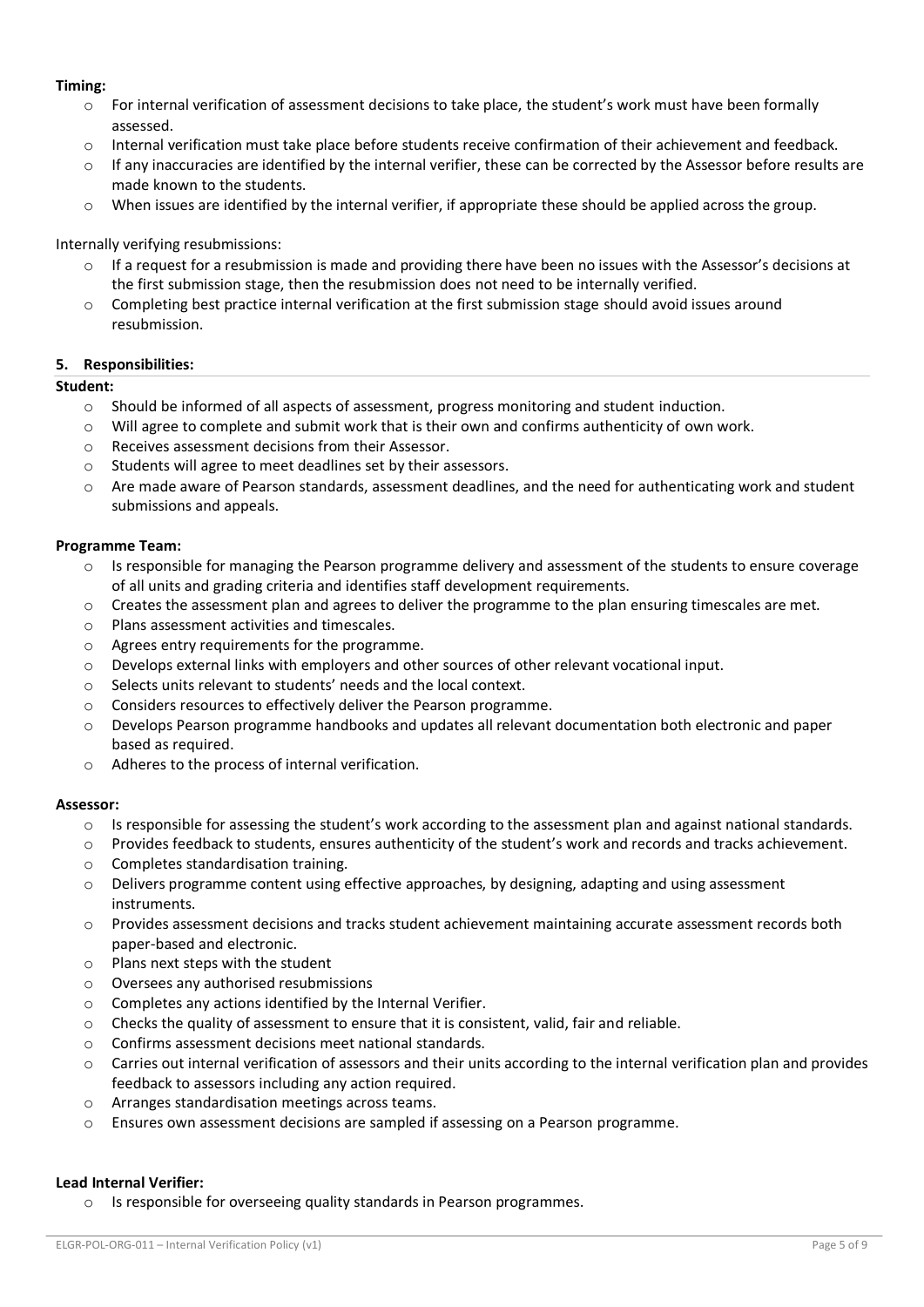- o Ensures compliance of quality is adhered to. As good practice the Lead Internal Verifier will internally verify assessors' marking.
- $\circ$  Registers and accesses the standardisation materials and works through the standardisation material with the programme team.
- o Approves and signs the Pearson programme assessment plan.
- $\circ$  Checks the quality of assessment to ensure that it is consistent, valid, fair and reliable and ensures corrective action is taken when required.
- o Confirms whether assessment decisions meet national standards.
- o Provides feedback to the Programme Team, SLT and Pearson including any training requirements.
- o Authorising valid resubmissions provided they follow the required criteria.
- o Ensures effective systems are in place to record the student's work and achievement both paper based and electronic records.
- o Monitors the Pearson programme file and updates accordingly.
- o Takes part in the formal stages of any appeal.
- o Arranges standardisation meetings across the subject team and liaises with the Quality Nominee and Standards Verifiers.
- $\circ$  Ensures own assessment decisions are sampled if assessing on a programme. Standards Verifier
- o Maintains effective mechanisms for the internal verification of Pearson programmes.
- o Demonstrates effective recording of assessment and internal verification.
- o Appointed by Pearson, Standards Verifiers contact the Pearson Lead Internal Verifiers to arrange standards verification of each Pearson programme students' work from a sampling schedule.
- $\circ$  Completes sampling in line with Pearson 's standards verification published requirements checking consistency of the interpretation of national standards by the Assessor.
- o Compares the assessment decisions of centre Pearson assessors for Pearson programmes to review the consistency and accuracy of their assessment.
- $\circ$  Confirms that the submitted student's work meets the assessment criteria awarded and confirms work as authenticated by the Assessor.
- o Checks timely and effective internal verification has been carried out on assignments assessment and feedback to students.
- $\circ$  Gives feedback to the Lead Internal Verifier on standards verification decisions and completes an online report identifying whether national standards have been met, including any remedial actions such as re-sampling.

## **Quality Nominee**

- $\circ$  Is responsible for the effective management of Pearson programmes and actively encourages and promotes good practice.
- o Acts as the main point of contact for Pearson.
- o Initial point of contact for all Standards Verifiers.
- o Liaises with Pearson practitioners and Internal Verifiers to ensure Standards Verifiers are able to carry out their role.
- o Ensures that appointed Lead Internal Verifiers complete the OSCA induction and download the standardisation materials for dissemination to the Pearson programme teams.
- $\circ$  Registers on Edexcel online and updates Pearson with any programme and staff changes.
- $\circ$  Liaises with the Centre Quality Management Reviewer and completes the annual Quality Management Review.
- $\circ$  Ensures the accuracy of approved programmes and monitors approvals and review dates.
- o Ensures registrations are on approved Pearson programmes.
- $\circ$  Ensures internal verification of Pearson programmes is planned at the start of the year and that internal verification takes place throughout the year.
- o Ensures programme teams are briefed on quality assurance processes, including:
- o Registration of Lead Internal Verifiers.
- o Quality Management Review.
- o Standards Verification process.

## **6. Assignments**

Assignment design should have a practical vocational focus and reference unit assessment. Grading criteria should have a variety of assessment methods. A schedule of assignments and assessment schedule is to be planned and monitored during the delivery of each Pearson programme. All assignments briefs should be internally verified to check the dates and deadlines are appropriate.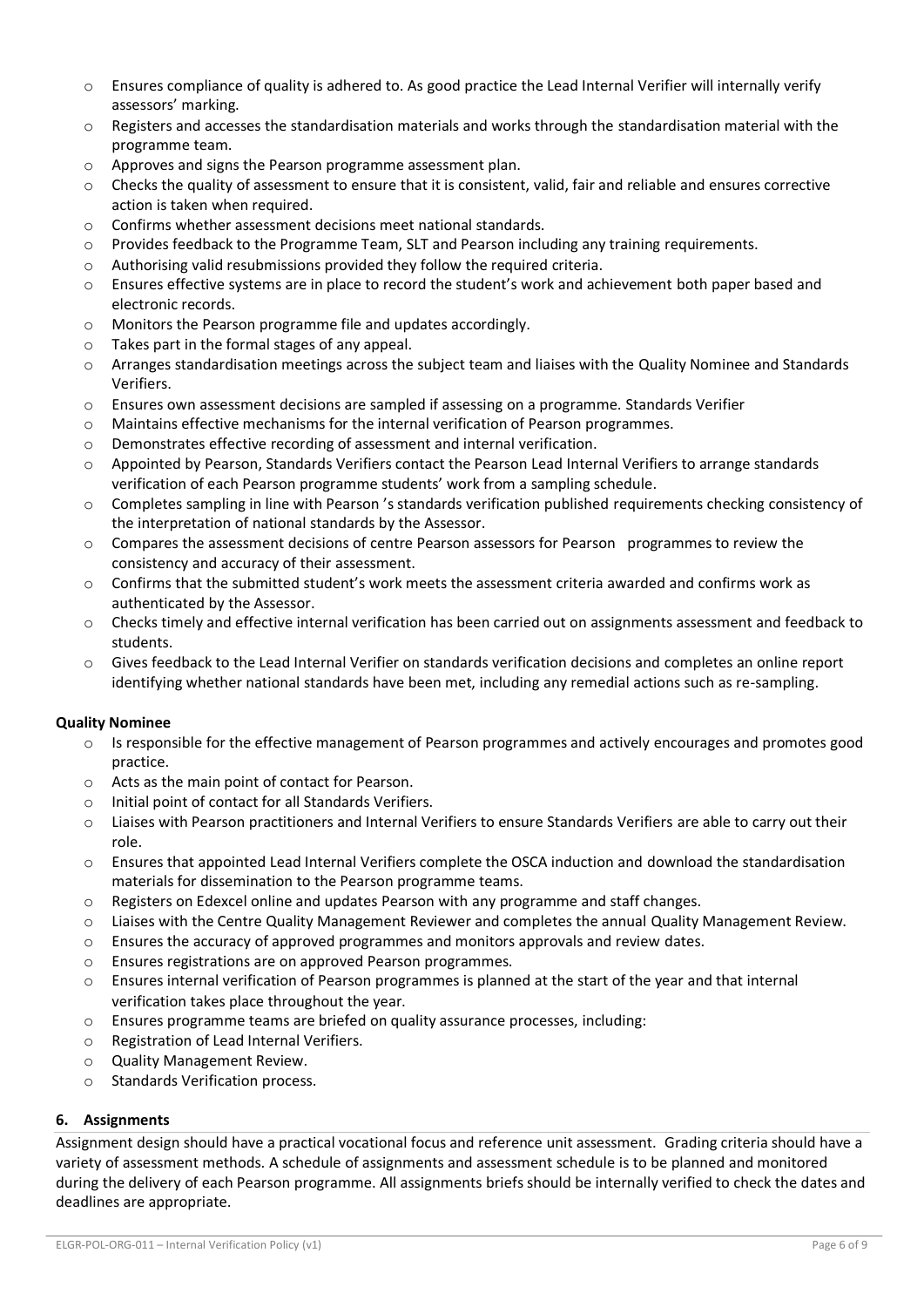# **7. Procedures**

## **Assessment Plan**

This is prepared with the Programme Team at the beginning of each academic year. The plan will cover all assessment and grading criteria. The Lead Internal Verifier will approve and sign the assessment plan. The assessment plan should include as a minimum

requirement:

- o Names of all assessors and Internal Verifiers.
- o Scheduling for assignment hand out and submissions.
- o Deadlines for assessments.
- o Scheduling for internal verification and the opportunity for resubmission.

## **Assessment and Tracking Assessment**

A secure audit trail is maintained, comprising of assessment decisions, internal verification documentation for assignments and the student's work, and unit achievement for the qualification programme. This is both paper based and recorded on Databridge. All assessment evidence is clearly measured against national standards. Student progress can be accurately tracked, and the assessment process can be reliably verified. There is clear evidence of the safety of certification. Tracking student progress and recording what students have achieved and what needs to be completed on a unit to unit basis, provides full coverage of the units and grading opportunities. This in turn helps to enable internal verification and provides sampling information for the Standards Verifiers. Up to date and securely stored assessment records help to minimise the risk of assessment malpractice or issues related to staff absence.

## **Annotation of the Student's Work**

It is good practice to annotate the student's work during feedback. Annotations alone do not constitute confirmation of achievement of an assessment; they are just indicators of where the evidence can be found. Therefore, helping to signpost to the Assessor, Internal Verifier and the Standards Verifier where the required evidence for the assessment can be found.

## **Feedback to Students**

During teaching and learning of an assignment, the Assessor is using their professional judgement about the nature, quantity and level of feedback to the student. Following assessment, assessors record their assessment decisions on the assessment record for each individual assessment criteria. This record forms part of the feedback to support progression.

The Assessor can give feedback to the student on which criteria they have achieved and not achieved. However, the Assessor should avoid giving direct, specific instructions on how the student can improve their evidence to achieve a higher grade.

## **Submission of Evidence**

Only one submission is allowed for each assignment. The Assessor is expected to formally record the assessment result and confirm the achievement of specific assessment criteria. Evidence submitted should target the assessment criteria. There should be a signed and dated declaration of student authentication to confirm the work submitted is the students' own work. The Assessor will record and confirm the assessment result and complete confirmation that the work submitted is the student's own work. Students should be sufficiently prepared to undertake the assessment and should be encouraged to submit their final complete work on their first submission in line with one submission is allowed for each assignment.

## **Resubmission of Evidence**

The Assessor oversees any authorised resubmissions. The Lead Internal Verifier only can authorise resubmissions and ensures they are fairly and consistently implemented for all students. The following conditions must be met for a resubmission to be accepted:

- o The student has met the initial deadlines set for the assignment or has met any agreed extension deadline.
- o The Assessor will judge that the student will be able to provide improved evidence without further guidance.
- o The Assessor will authenticate the evidence submitted to be that of the students' own work and includes a signed and dated student declaration of authenticity.

If a student has not met the above conditions the Lead Internal Verifier will not authorise the resubmission. The resubmission will be recorded on the assessment record and a deadline of 14 working days will be given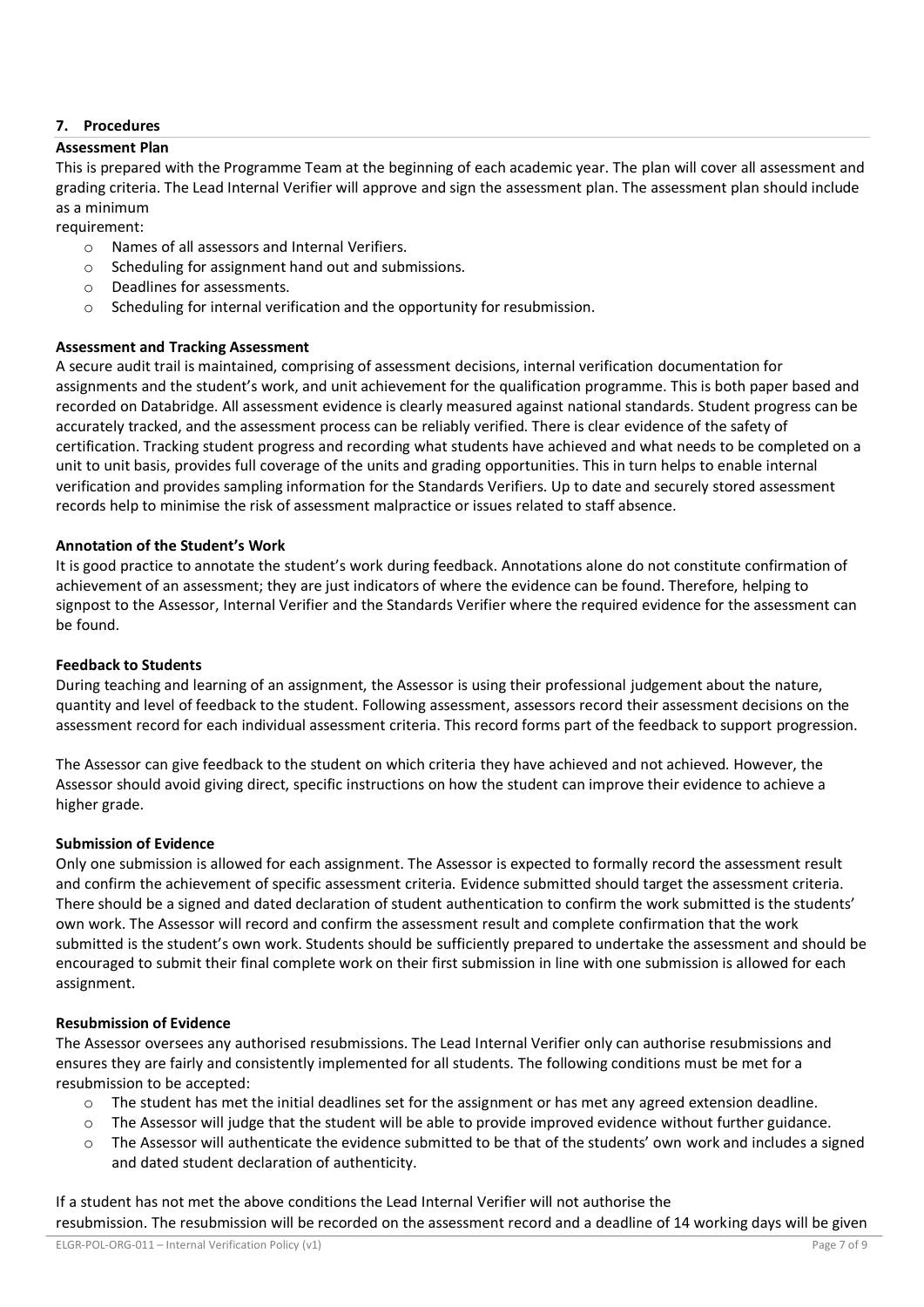from the date the student received the initial assessment result.

# **Standards Verification**

Standards Verification applies to all Pearson programmes with internally assessed units. It is the external verification process used to check the Centre assignments and assessment against national standards and internal verification processes. The process of Standards Verification is to conduct sampling of assignment briefs and assessed the student's work in order to provide judgements and feedback. The Centre will agree to actions needed, including submission of a second sample, to complete issues arising from the Standards Verification process which could have the potential of blocking student certification.

Evidence of all resubmitted work must be included for sampling.

# **Appeals and Malpractice**

- o There are clear procedures for students to enable them to appeal an assessment decision and related processes to instigate an appeal. Students and staff should be made aware of the conditions which constitute an appeal and what is considered assessment malpractice.
- $\circ$  Malpractice issues include: plagiarism, collusion, fabrication of results, falsifying grades, fraudulent certification claims, referencing skills, promoting a zero-tolerance approach etc.
- $\circ$  Any appeal will be recorded and documented with retention for 18 months following the resolution of the appeal. The Head of Centre will facilitate the students' ultimate right to appeal to Pearson, once the Centre's appeal procedure has been exhausted.

# **Certificate Claims**

Certification claims will be accurate and based on audited records. Claims will only be made with the written authorisation of the appropriate Manager / Director of the Pearson qualification. Confirmed claims will be made by the Centre's Examinations Officer prior to the deadline

# **Retention of the Student's Work**

Original student's work will be kept secure for up to 12 weeks after the students have been certificated. Following student certification, assessment records including feedback sheets and associated internal verification documentation, will be kept for a minimum of three years. This will require the storing of all assessment records, securely and safely relating to both internal and external assessments. This may be in the form of paper based evidence Policy and Procedure or electronic evidence. It is essential that records are stored securely for a Pearson audit, if required, and in the event of student appeals or certification issues.

## **8. Monitoring arrangements**

This policy will be reviewed every 12 months but can be revised as needed